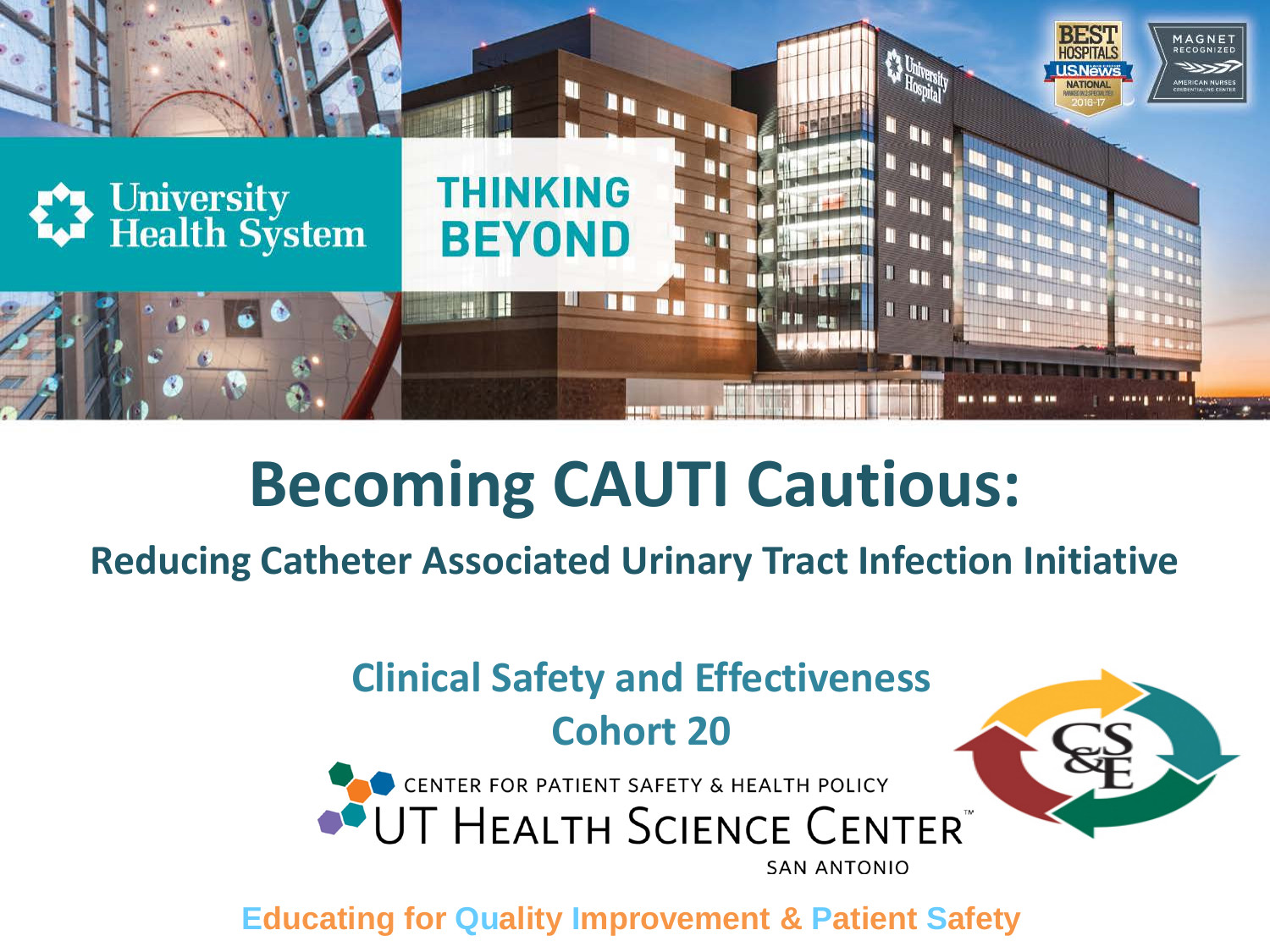## Our Team

- Division
	- Abbie Aburizik
	- Allison Gebhardt
	- Laura Solis
	- Gennine Yahya
	- Ashley Balderas
	- Kimberly Tetzner



- Sponsor Department
	- University Health System Neurosciences Intensive Care Unit
		- Eric Dahl, Executive Director
	- University Health System Infection Control & Prevention Department
		- Dr. Jason Bowling, Hospital Epidemiologist

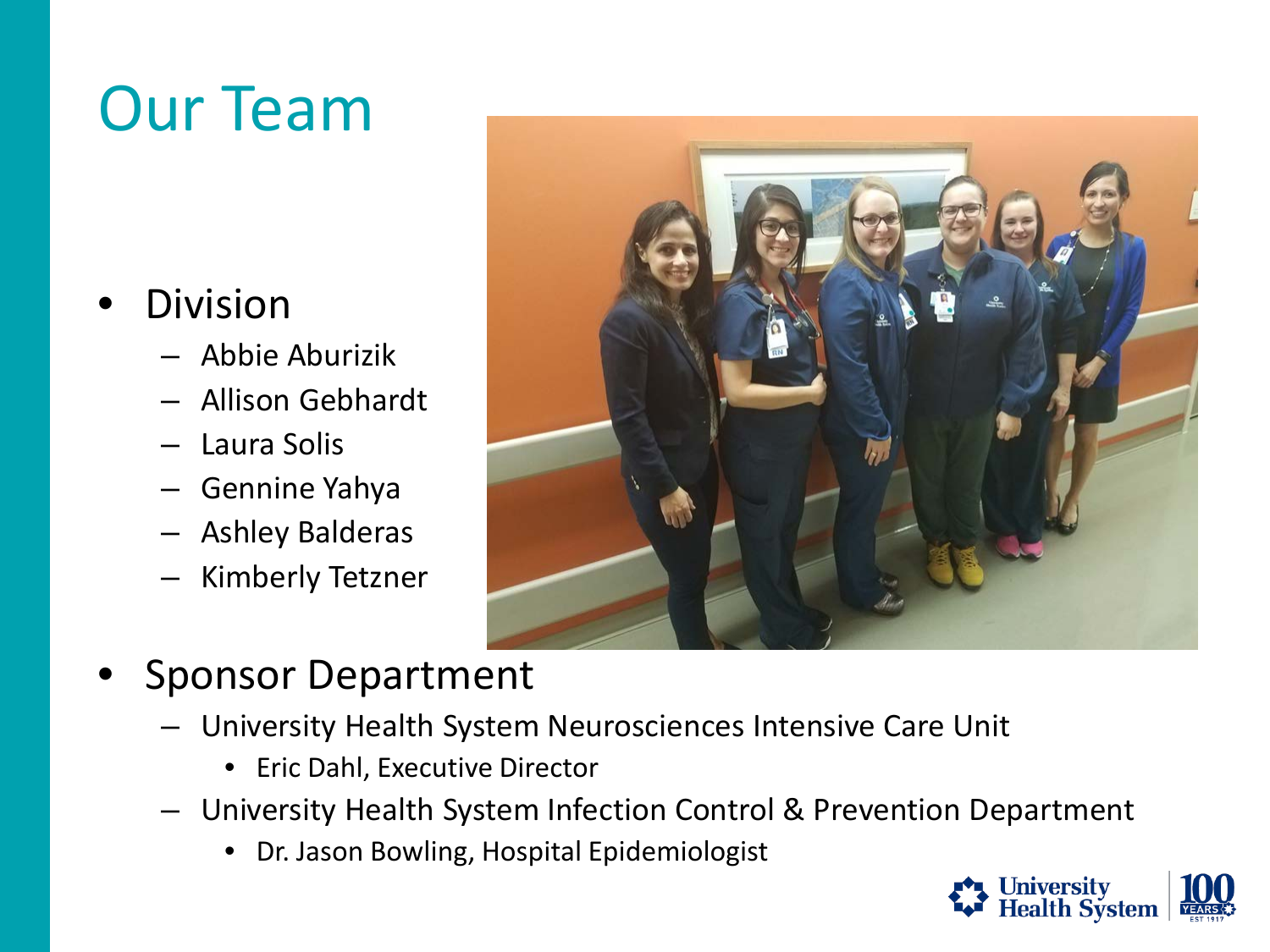#### What are we trying to accomplish?

#### **OUR AIM STATEMENT**

The aim of this project is to increase the compliance of urinary catheter bundle rounds on 8 ICU to 90% during January through June 2017. Increasing compliance with the bundle is important to improve because catheter associated urinary tract infections have been associated with increased morbidity, mortality, hospital cost, and length of stay.

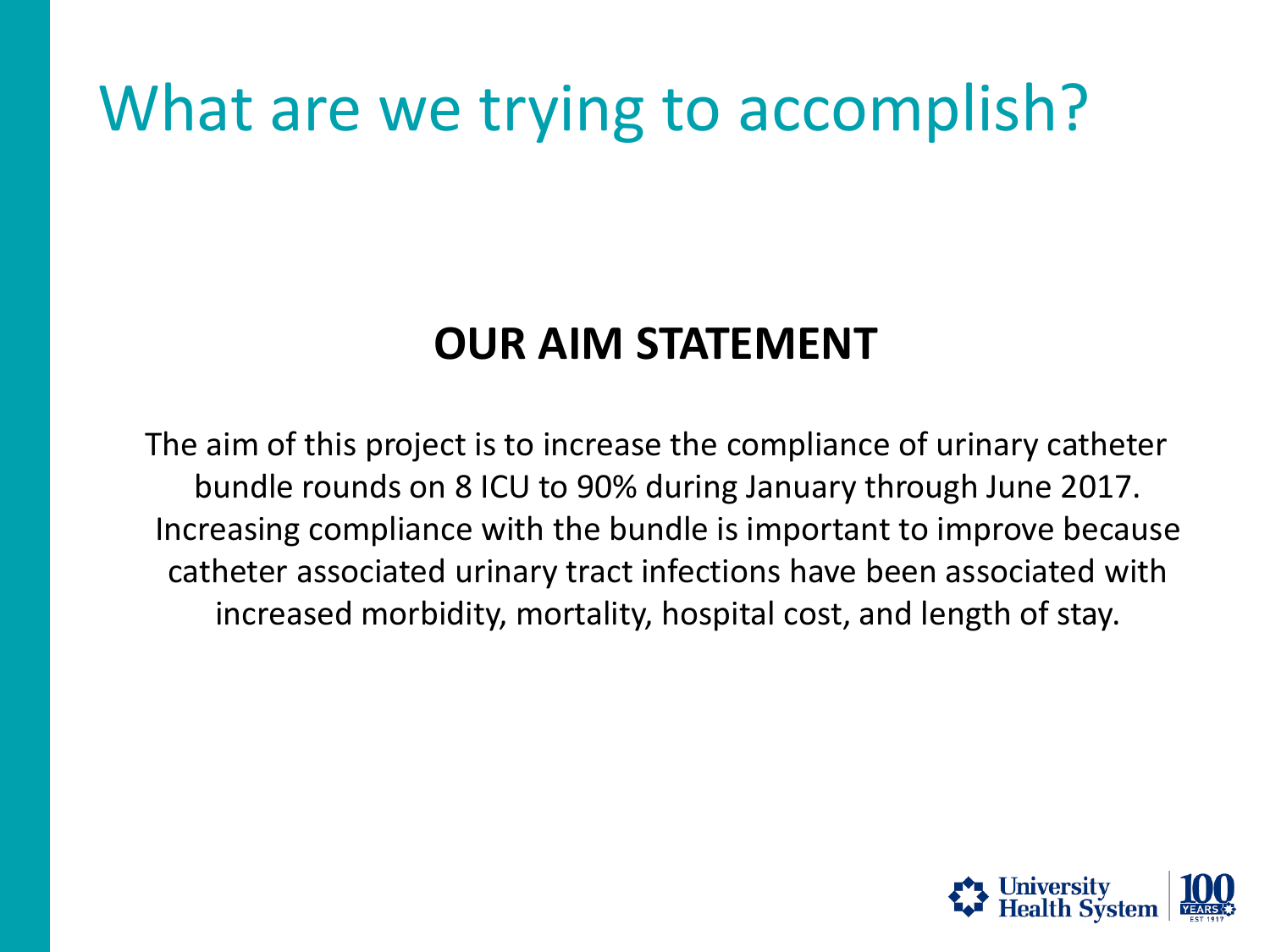## Background Information

- Urinary tract infections are the most common type of healthcare-associated infections, accounting for more than 30 percent of healthcare-associated infections reported by acute care hospitals.
- Virtually all healthcare-associated urinary-tract infections (UTIs) are caused by instrumentation of the urinary tract (e.g. insertion of catheters).
- CAUTI has been associated with increased morbidity, mortality, hospital cost, and length of stay.
- The good news is that many CAUTIs may be prevented with recommended infection control measures.

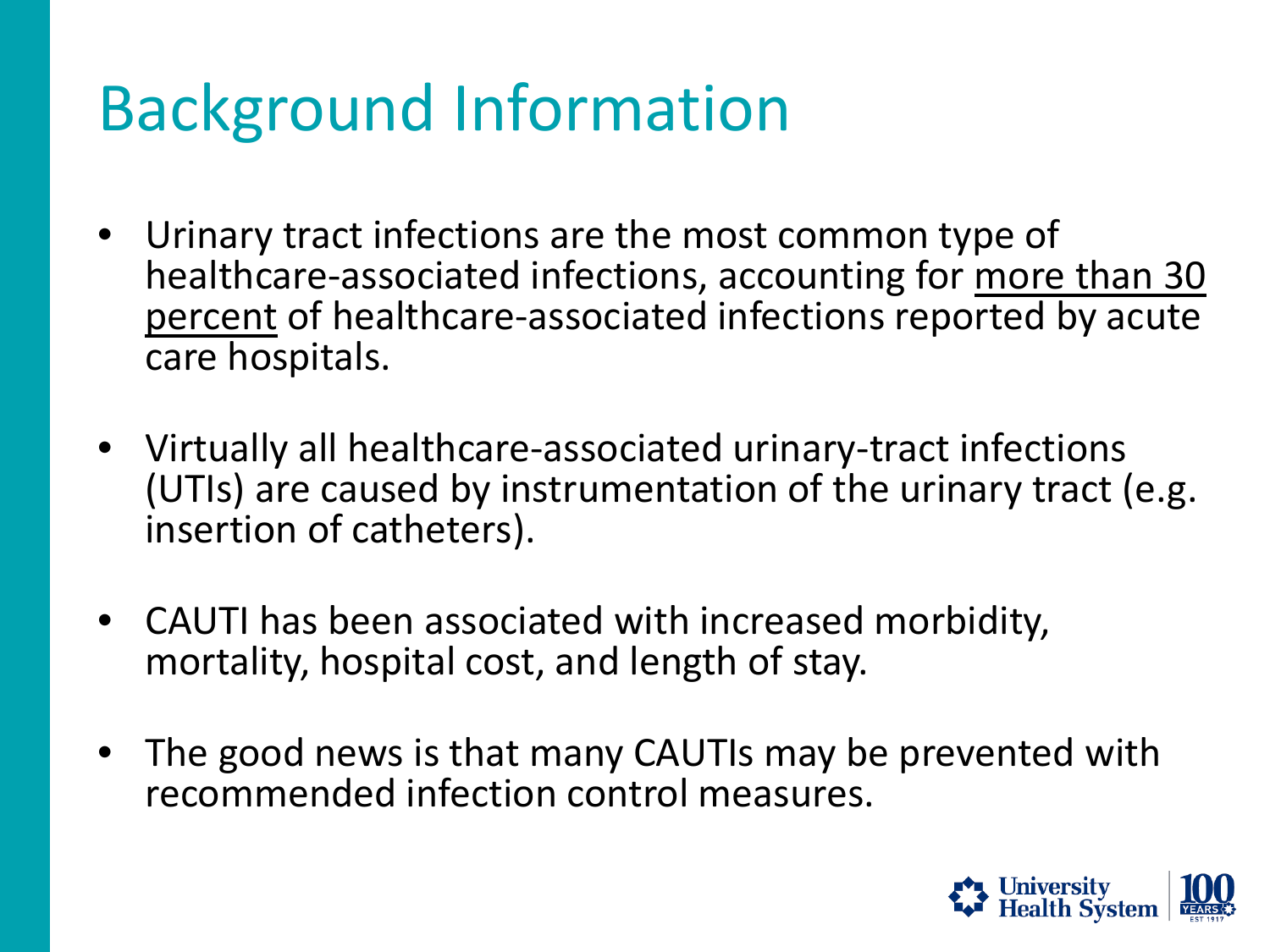### Centers for Disease Control (CDC) Core Strategies for CAUTI Prevention

- Insert catheters only for appropriate indications
- Leave catheters in place only as long as needed
- Ensure that only properly trained persons insert and maintain catheters
- Insert catheters using aseptic technique and sterile equipment
- Following aseptic insertion, maintain a closed drainage system
- Maintain unobstructed urine flow
- Practice hand hygiene and standard (or appropriate isolation) precautions according to CDC HICPAC guidelines

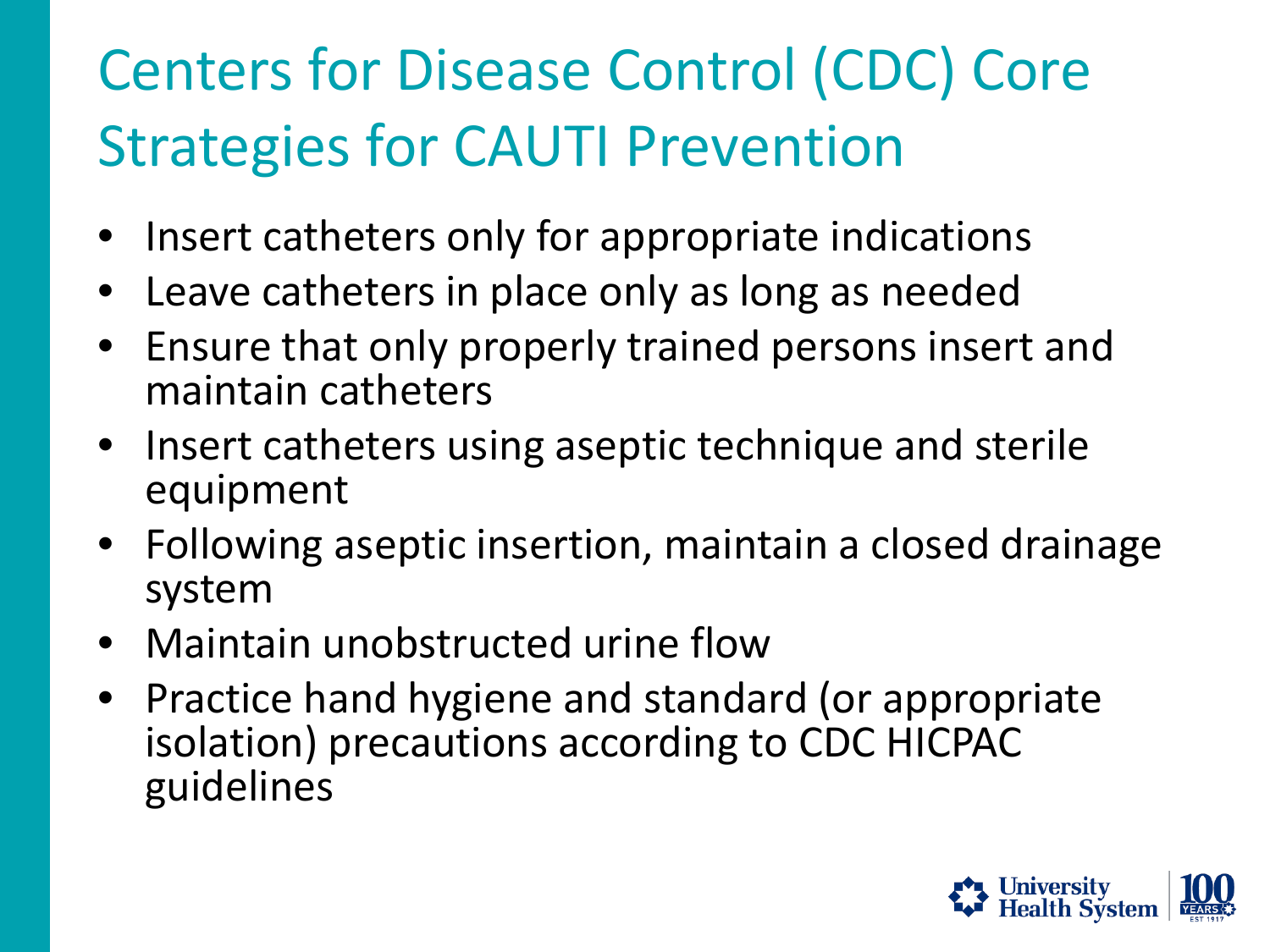What changes can we make that will result in an improvement?

- Identified 8 ICU as the unit with the most opportunity for improvement
- Utilized CDC's Targeted Prevention (TAP) Report
	- To identify areas for improvement
	- To help identify effective strategies in top performing areas

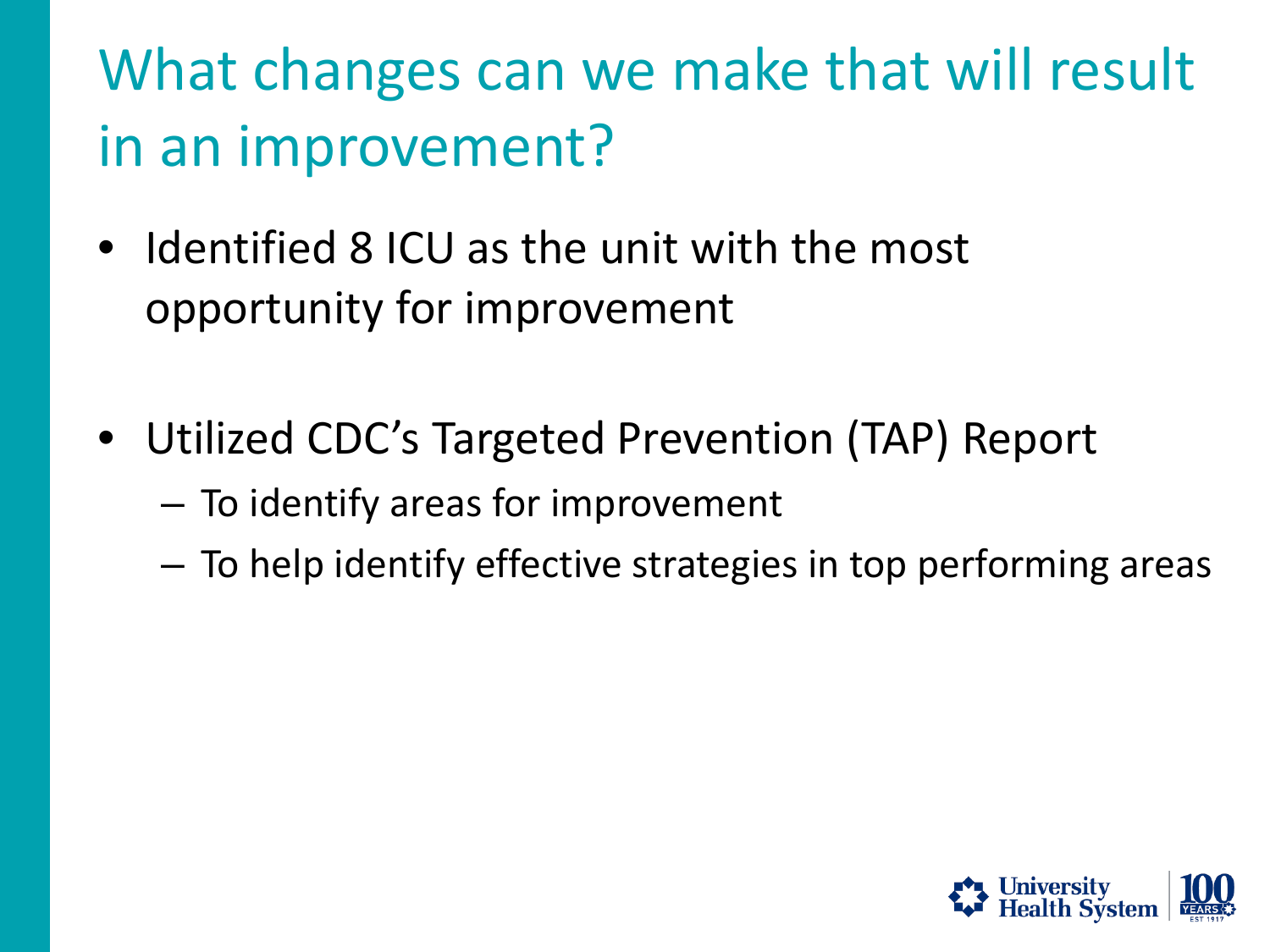#### CAUTIs: Jan 2015 – May 2016

#### **National Healthcare Safety Network TAP Report - CAUTI Data for Acute Care Hospitals Locations Ranked by CAD Within a Facility**

#### **Cumulative Attributable Difference (CAD) Multiplier: HHS Goal = 0.75**

**As of: June 15, 2016 at 3:17 PM**

**Date Range: CAU\_TAP summaryYM After and Including 2015M01**

|       | <b>FACILITY</b>          |      | $\sum_{i=1}^{n} \frac{1}{i} \sum_{j=1}^{n} \frac{1}{j} \sum_{j=1}^{n} \frac{1}{j} \sum_{j=1}^{n} \frac{1}{j} \sum_{j=1}^{n} \frac{1}{j} \sum_{j=1}^{n} \frac{1}{j} \sum_{j=1}^{n} \frac{1}{j} \sum_{j=1}^{n} \frac{1}{j} \sum_{j=1}^{n} \frac{1}{j} \sum_{j=1}^{n} \frac{1}{j} \sum_{j=1}^{n} \frac{1}{j} \sum_{j=1}^{n} \frac{1}{j} \sum_{j=1}^{n} \frac{1}{j$ |                  |                |                                                              |                |         |      |     |  |  |  |
|-------|--------------------------|------|-----------------------------------------------------------------------------------------------------------------------------------------------------------------------------------------------------------------------------------------------------------------------------------------------------------------------------------------------------------------|------------------|----------------|--------------------------------------------------------------|----------------|---------|------|-----|--|--|--|
| orgID | name                     |      | facCAD locRank                                                                                                                                                                                                                                                                                                                                                  | location         |                | infCount   numucathdays   locDUR   locCAD   locSIR   SIRtest |                |         |      |     |  |  |  |
| 20064 | University Health System | 9.62 | $\blacksquare$                                                                                                                                                                                                                                                                                                                                                  | 8 ICU            | 27             | 4514                                                         | 78             | 12.10   | 1.36 |     |  |  |  |
|       |                          |      | $\overline{2}$                                                                                                                                                                                                                                                                                                                                                  | 8 HEM            | 4              | 508                                                          | 8              | 3.09    | 3.28 | SIG |  |  |  |
|       |                          |      | 3                                                                                                                                                                                                                                                                                                                                                               | 5 ACU            | 8              | 4007                                                         | 15             | 2.29    | 1.05 |     |  |  |  |
|       |                          |      | $\overline{4}$                                                                                                                                                                                                                                                                                                                                                  | 7 ICU            | 5              | 1358                                                         | 23             | 2.15    | 1.32 |     |  |  |  |
|       |                          |      | 5                                                                                                                                                                                                                                                                                                                                                               | 8 ACU            | 5              | 1522                                                         | 13             | 1.46    | 1.06 |     |  |  |  |
|       |                          |      | l6                                                                                                                                                                                                                                                                                                                                                              | 6 ACU            | 5              | 2446                                                         | 15             | 1.33    | 1.02 |     |  |  |  |
|       |                          |      | $\overline{7}$                                                                                                                                                                                                                                                                                                                                                  | MED <sub>9</sub> | 3              | 1402                                                         | 11             | 1.00    | 1.13 |     |  |  |  |
|       |                          |      | $\overline{7}$                                                                                                                                                                                                                                                                                                                                                  | PCICU            | $\overline{2}$ | 492                                                          | 14             | 1.00    | 1.51 |     |  |  |  |
|       |                          |      | 9                                                                                                                                                                                                                                                                                                                                                               | <b>PHEM/ONC</b>  | 1              | 118                                                          | $\overline{4}$ | 0.68    |      |     |  |  |  |
|       |                          |      | 10                                                                                                                                                                                                                                                                                                                                                              | <b>IRF</b>       | 3              | 987                                                          | 11             | 0.19    | 0.80 |     |  |  |  |
|       |                          |      | 11                                                                                                                                                                                                                                                                                                                                                              | 7 ACU            | 0              | 114                                                          | $\overline{2}$ | $-0.11$ |      |     |  |  |  |
|       |                          |      | 12                                                                                                                                                                                                                                                                                                                                                              | RMS <sub>6</sub> | lo.            | 84                                                           | $\overline{7}$ | $-0.24$ |      |     |  |  |  |
|       |                          |      | 13                                                                                                                                                                                                                                                                                                                                                              | <b>OB</b>        | 0              | 781                                                          | 6              | $-0.47$ |      |     |  |  |  |
|       |                          |      | 14                                                                                                                                                                                                                                                                                                                                                              | 9 ICU            | 4              | 4296                                                         | 63             | $-1.48$ | 0.55 |     |  |  |  |
|       |                          |      | 15                                                                                                                                                                                                                                                                                                                                                              | 10 ACU           | 3              | 3330                                                         | 14             | $-1.50$ | 0.50 |     |  |  |  |
|       |                          |      | 16                                                                                                                                                                                                                                                                                                                                                              | 9 ACU            | 1              | 2140                                                         | 12             | $-1.89$ | 0.26 |     |  |  |  |
|       |                          |      | 17                                                                                                                                                                                                                                                                                                                                                              | $6$ ICU          | 14             | 6860                                                         | 72             | $-3.49$ | 0.60 |     |  |  |  |
|       |                          |      | 18                                                                                                                                                                                                                                                                                                                                                              | 5 ICU            | 3              | 5510                                                         | 64             | $-6.50$ | 0.24 |     |  |  |  |

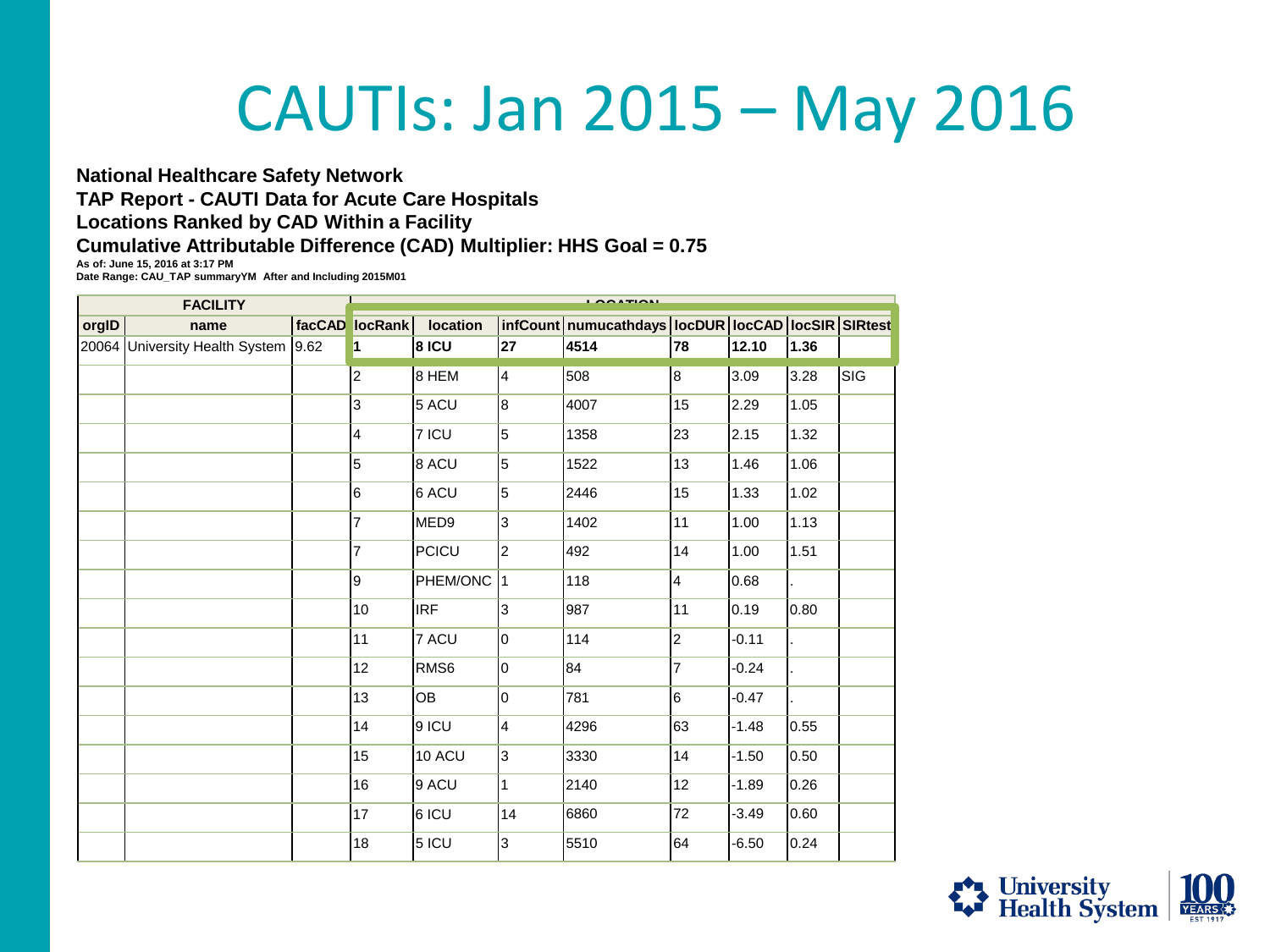#### Background Data



**January: Enrolled in Clinical Safety & Effectiveness Course: Reducing CAUTIs in 8 ICU**

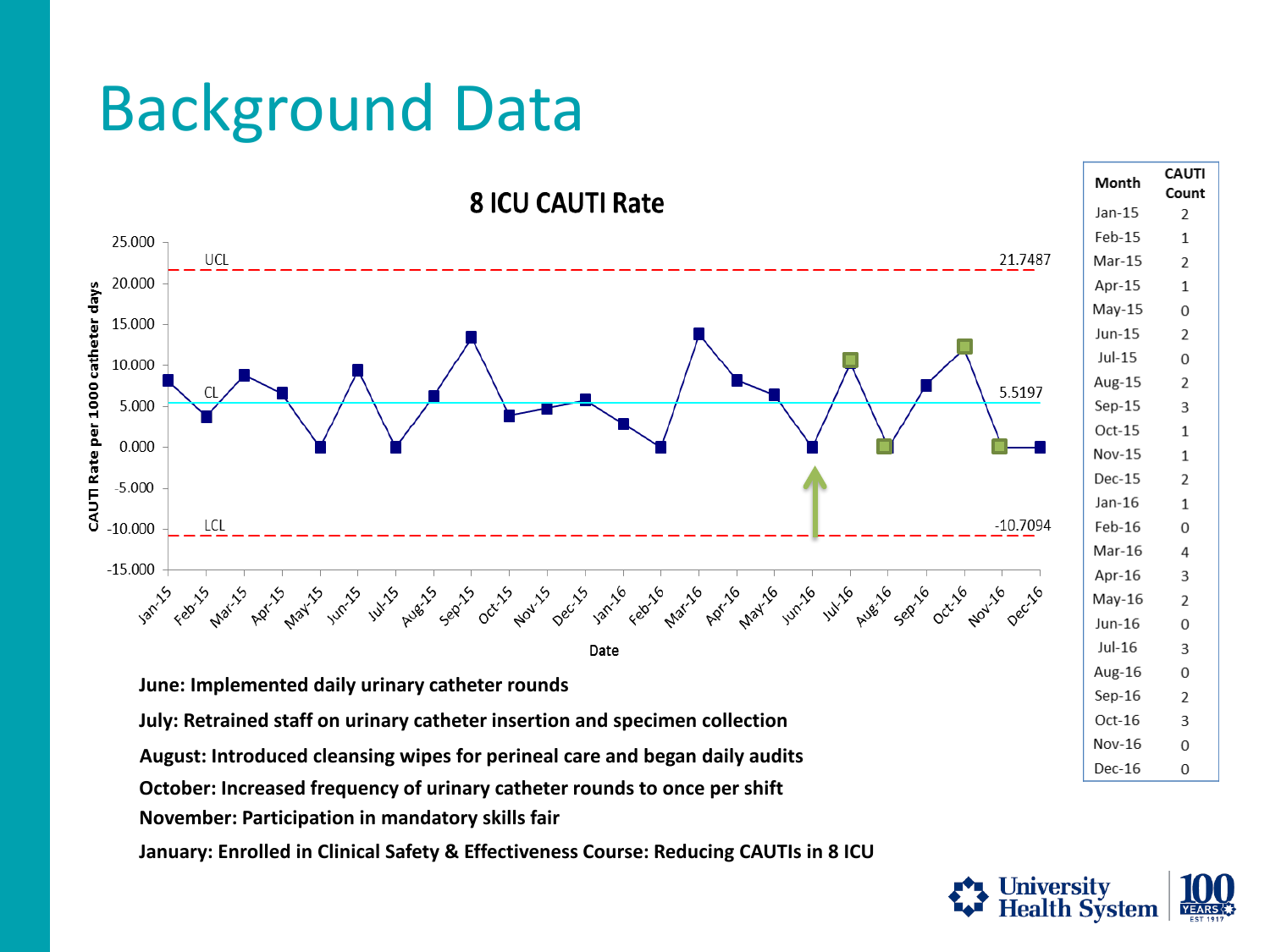### Project Milestones

- 
- AIM statement created February 2017
- Weekly Team Meetings The Summary June 2017
- Background Data, Brainstorm Sessions, February 2017 Workflow and Fishbone Analyses
- Interventions Implemented Theorem January 2017
- 
- CS&E Presentation June 2017

• Team Created January 2017 • Data Analysis January – June 2017

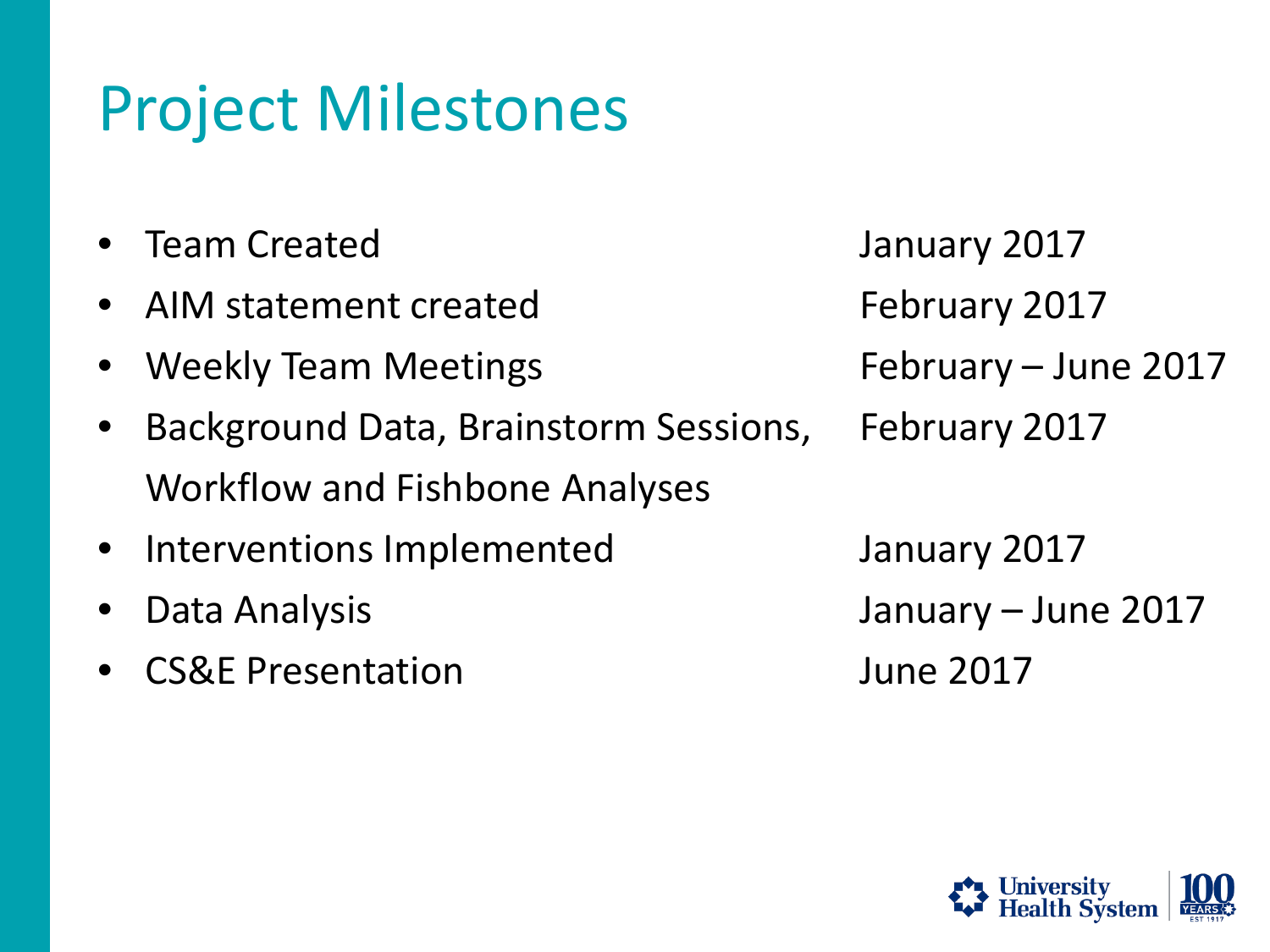#### Urinary Catheter Process Flow Map



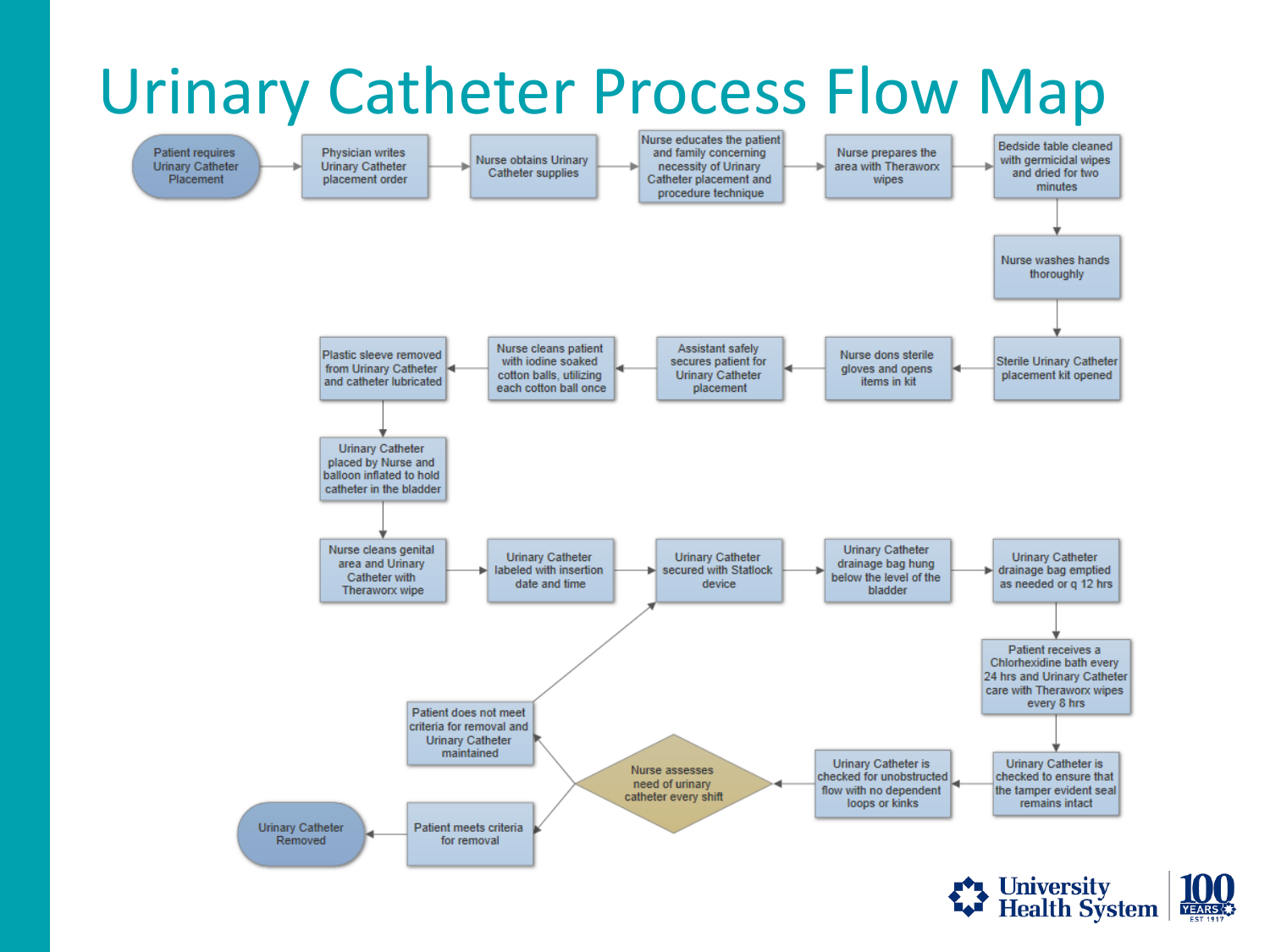#### Urinary Catheter Fishbone



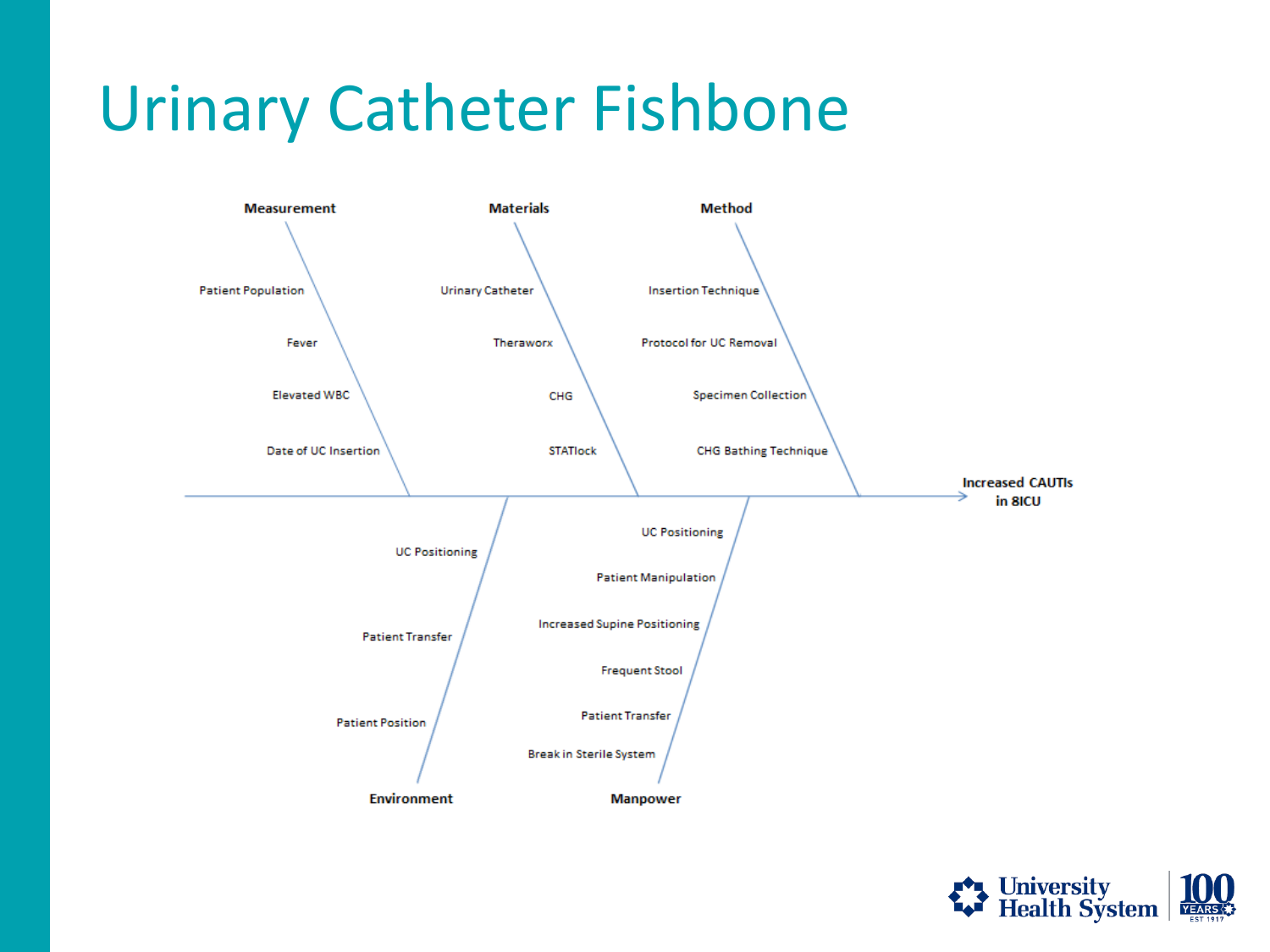#### How will we know that a change is an improvement?

- Perform a review of patients with urinary catheters and assess compliance for each component of the bundle every shift
- Continue CAUTI Rounds with IC&P
- Track compliance per element
- Target components of bundle that fall-out
- Reinforcement of evidence based practices in shift huddles

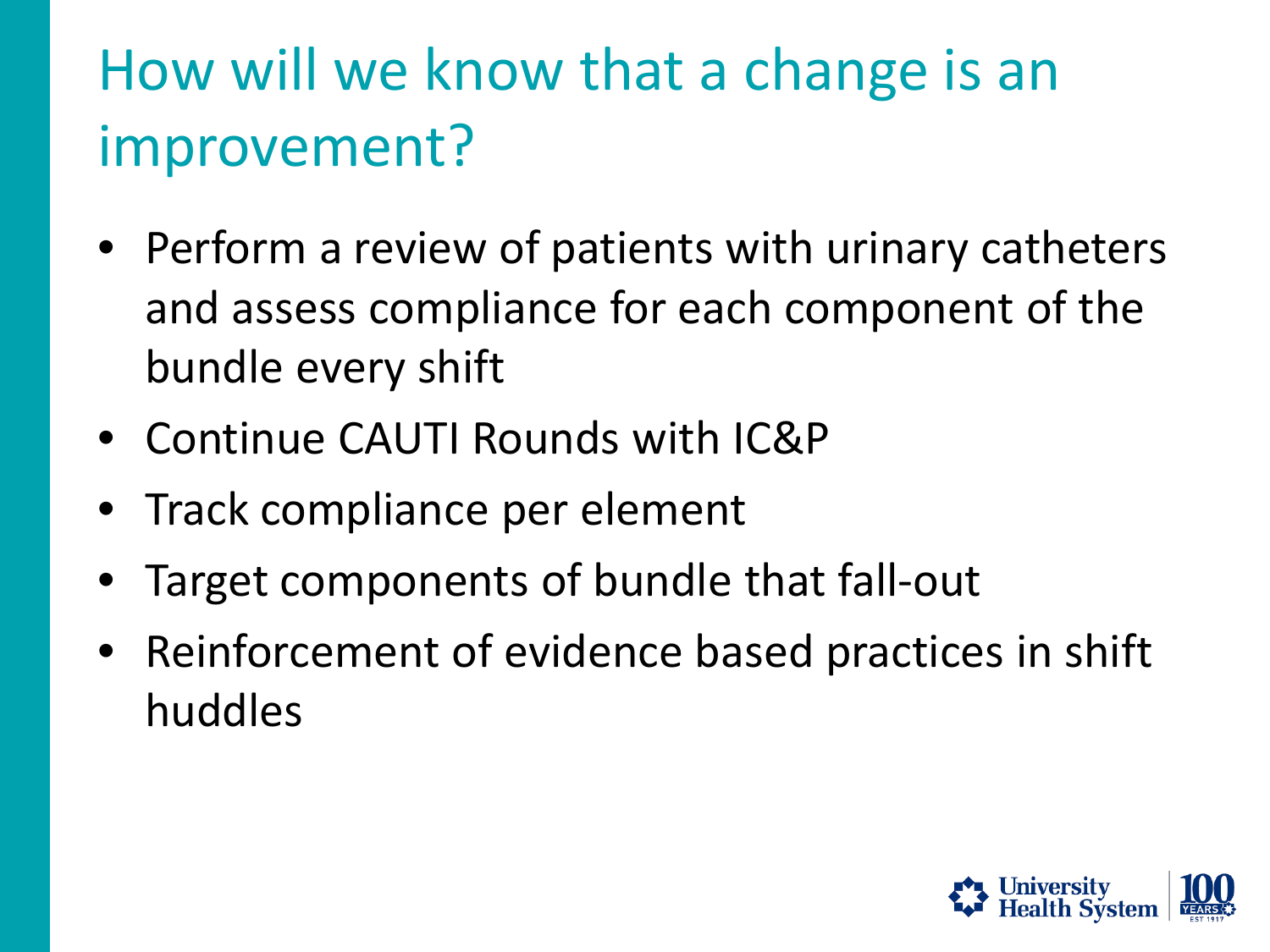### CAUTI Rounding Tool

**CAUTI Maintenance Bundle** 

| Room | Daily      |           | Foley        |           | Tamper       |           | Catheter   |            | Every 8 hrs |           | Unobstructed  |           | Foley       | Change by |
|------|------------|-----------|--------------|-----------|--------------|-----------|------------|------------|-------------|-----------|---------------|-----------|-------------|-----------|
|      | assessment |           | catheter     |           | evident seal |           | secured-   |            | and prn     |           | flow (no      |           | removed=R   | Date      |
|      | of need    |           | criteria met |           |              | is intact |            | securement |             | meatal    |               | dependent | or          |           |
|      | documented |           |              |           |              |           | device in  |            | hygiene     |           | loop, no      |           | Maintained= |           |
|      |            |           |              |           |              |           | place      |            | performed   |           | kinks, bag is |           | м           |           |
|      |            |           |              |           |              |           | (statlock) |            | with soap   |           | not touching  |           |             |           |
|      |            |           |              |           |              |           |            |            | and water   |           | the floor)    |           |             |           |
|      |            |           |              |           |              |           | and        |            |             |           |               |           |             |           |
|      |            |           |              |           |              |           |            | theraworx  |             |           |               |           |             |           |
| 8077 | Yes        | <b>No</b> | Yes          | No        | Yes          | <b>No</b> | Yes        | No         | Yes         | No        | Yes           | No        |             |           |
| 8079 | Yes        | No        | Yes          | No        | Yes          | No        | Yes        | No         | Yes         | <b>No</b> | Yes           | No        |             |           |
| 8081 | Yes        | <b>No</b> | Yes          | <b>No</b> | Yes          | No        | Yes        | No         | Yes         | <b>No</b> | Yes           | No        |             |           |
| 8083 | Yes        | No        | Yes          | No        | Yes          | No        | Yes        | No         | Yes         | No        | Yes           | No        |             |           |
| 8085 | Yes        | No        | Yes          | No        | Yes          | <b>No</b> | Yes        | <b>No</b>  | Yes         | <b>No</b> | Yes           | <b>No</b> |             |           |
| 8089 | Yes        | No        | Yes          | <b>No</b> | Yes          | No        | Yes        | No         | Yes         | No        | Yes           | No        |             |           |
| 8091 | Yes        | No        | Yes          | No        | Yes          | No        | Yes        | No         | Yes         | <b>No</b> | Yes           | No        |             |           |
| 8093 | Yes        | No        | Yes          | No        | Yes          | No        | Yes        | No         | Yes         | No        | Yes           | No        |             |           |
| 8095 | Yes        | <b>No</b> | Yes          | No        | Yes          | <b>No</b> | Yes        | No         | Yes         | <b>No</b> | Yes           | No        |             |           |
| 8097 | Yes        | <b>No</b> | Yes          | No        | Yes          | <b>No</b> | Yes        | No         | Yes         | <b>No</b> | Yes           | No        |             |           |
| 8099 | Yes        | No        | Yes          | No        | Yes          | No        | Yes        | No         | Yes         | No        | Yes           | No        |             |           |
| 8101 | Yes        | No        | Yes          | No        | Yes          | No        | Yes        | No         | Yes         | No        | Yes           | No        |             |           |
| 8103 | Yes        | <b>No</b> | Yes          | No        | Yes          | No        | Yes        | <b>No</b>  | Yes         | <b>No</b> | Yes           | <b>No</b> |             |           |
| 8105 | Yes        | No        | Yes          | No        | Yes          | No        | Yes        | No         | Yes         | No        | Yes           | No        |             |           |
| 8109 | Yes        | No        | Yes          | No        | Yes          | No        | Yes        | No         | Yes         | No        | Yes           | No        |             |           |
| 8111 | Yes        | No        | Yes          | No        | Yes          | No        | Yes        | No         | Yes         | No        | Yes           | No        |             |           |
| 8113 | Yes        | <b>No</b> | Yes          | <b>No</b> | Yes          | <b>No</b> | Yes        | No         | Yes         | <b>No</b> | Yes           | No        |             |           |
| 8115 | Yes        | No        | Yes          | No        | Yes          | No        | Yes        | No         | Yes         | No        | Yes           | No        |             |           |

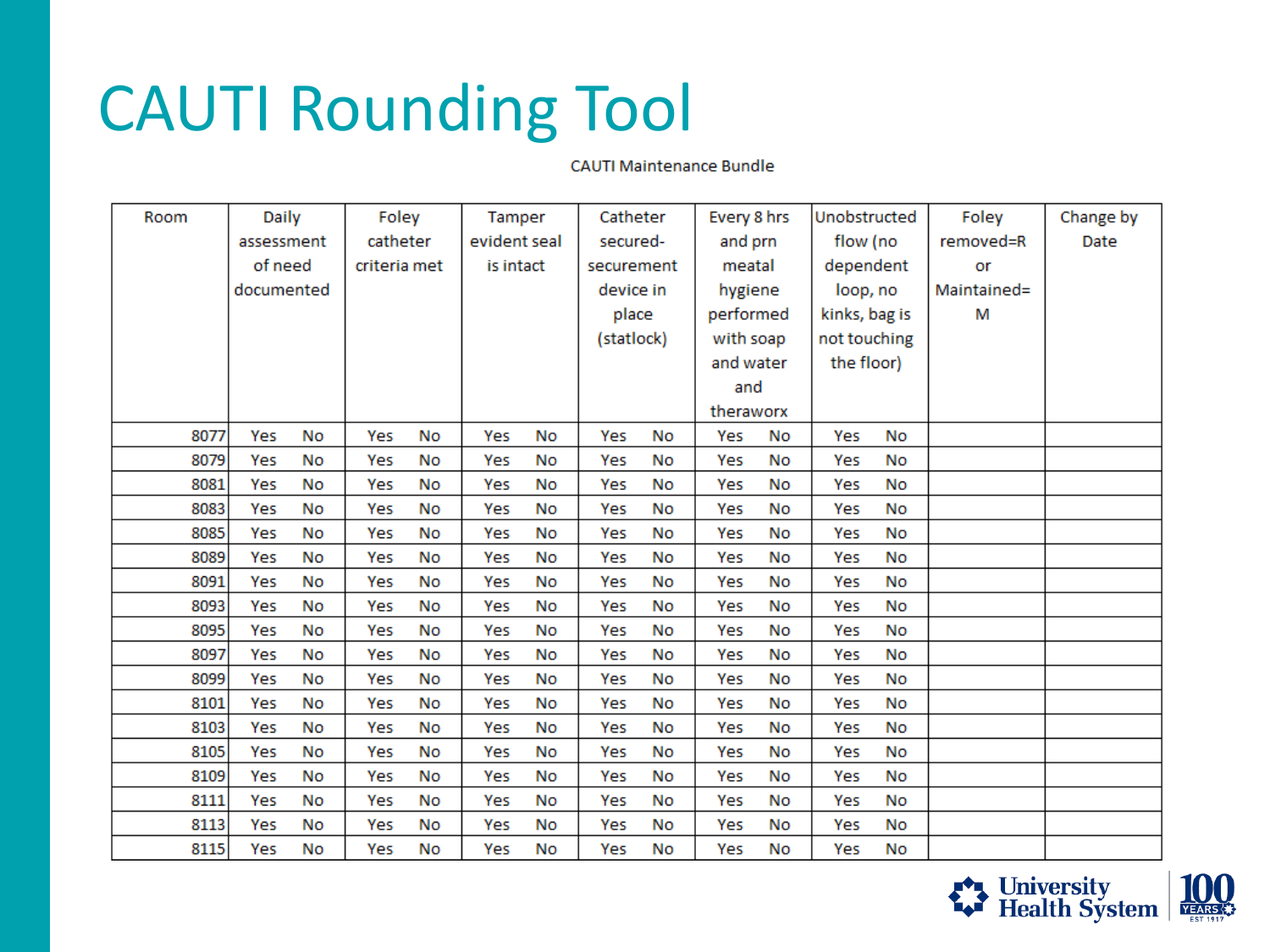#### Our Catheter Maintenance Tools



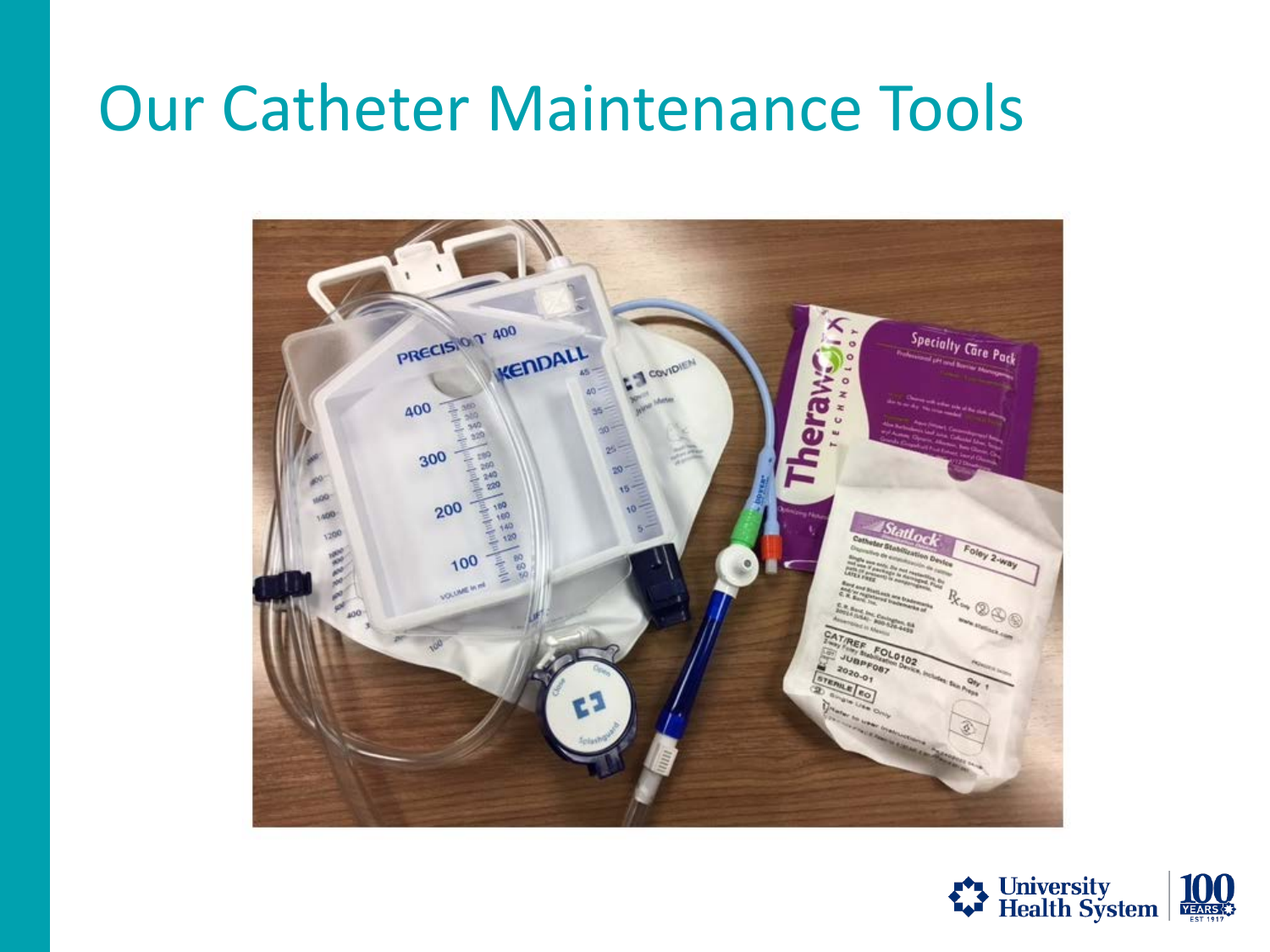#### CAUTI Maintenance Bundle Compliance May 2017

LEAN DAILY MANAGEMENT - OUTCOME MEASURE **Metric: CAUTI Maintenance Bundle Compliance** 



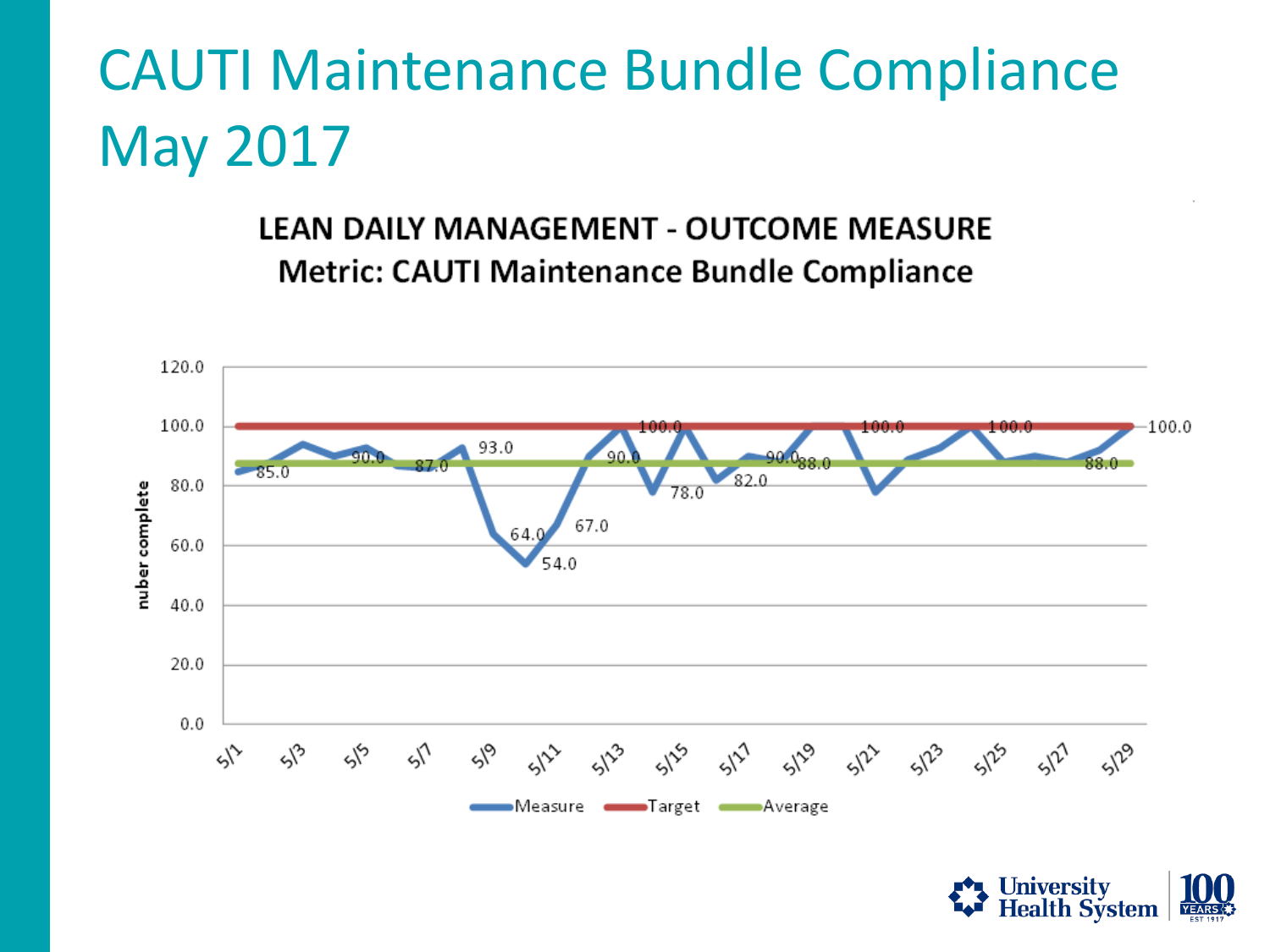## CAUTI Maintenance Bundle Pareto Chart May 2017

#### Goal (metric and value): 100% CAUTI Maintenance Bundle Compliance POC: Gennine Yahya PCC, Allison Gebhardt PCC and Jacob Galan PCC Month: May 2017 Department: Neuro ICU 20 19 18  $\overline{17}$ 16  $\overline{15}$ 14 13  $12$ 11  $10$  $\overline{9}$  $\mathbf{8}$  $\overline{7}$  $6<sup>1</sup>$  $\overline{\mathbf{5}}$  $\overline{4}$  $\vert$ 3  $\overline{2}$ Patient does not meet<br>urinary catheter criteria Catheter tubing kinked Theraworx utilized but Tamper evident seal is  $\infty$ Theraworx/Perineal<br>Care not ordered q 8<br>hrs assessment of Foley touching the Daily assessment of<br>need not charted STAT Lock absent No foley order not charted not intact ground

#### **LEAN DAILY MANAGEMENT - PARETO CHART**

**CATEGORIES / REASONS** 

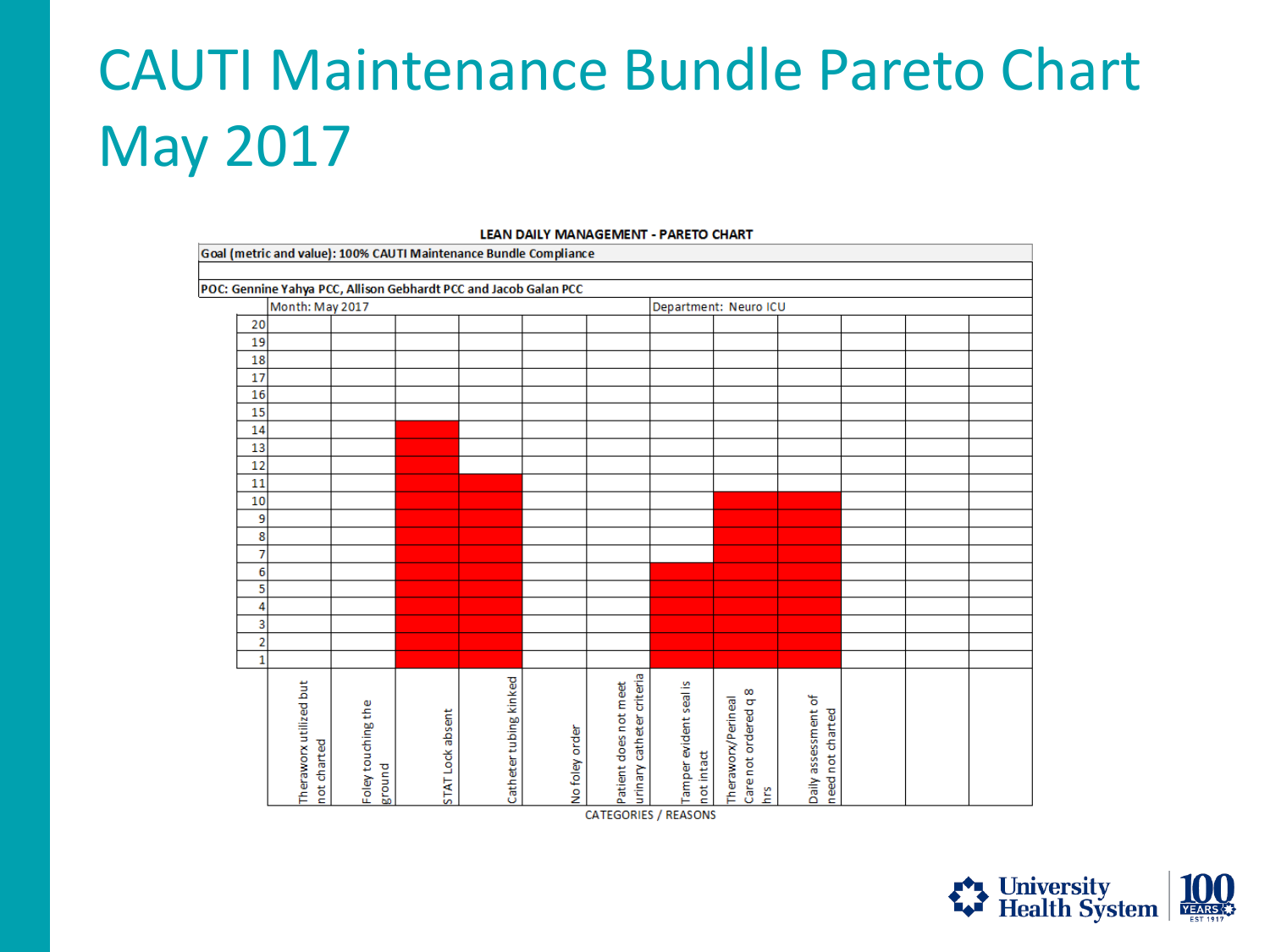#### CAUTI Maintenance Implementation

- Observe perineal cleaning technique
- Provide 1:1 education regarding proper compliance with bundle components when violations are found
- Ensure perineal cleaning materials and maintenance supplies are readily available
- Education of CCT/PCAs concerning evidence based practice with the CAUTI Maintenance Bundle

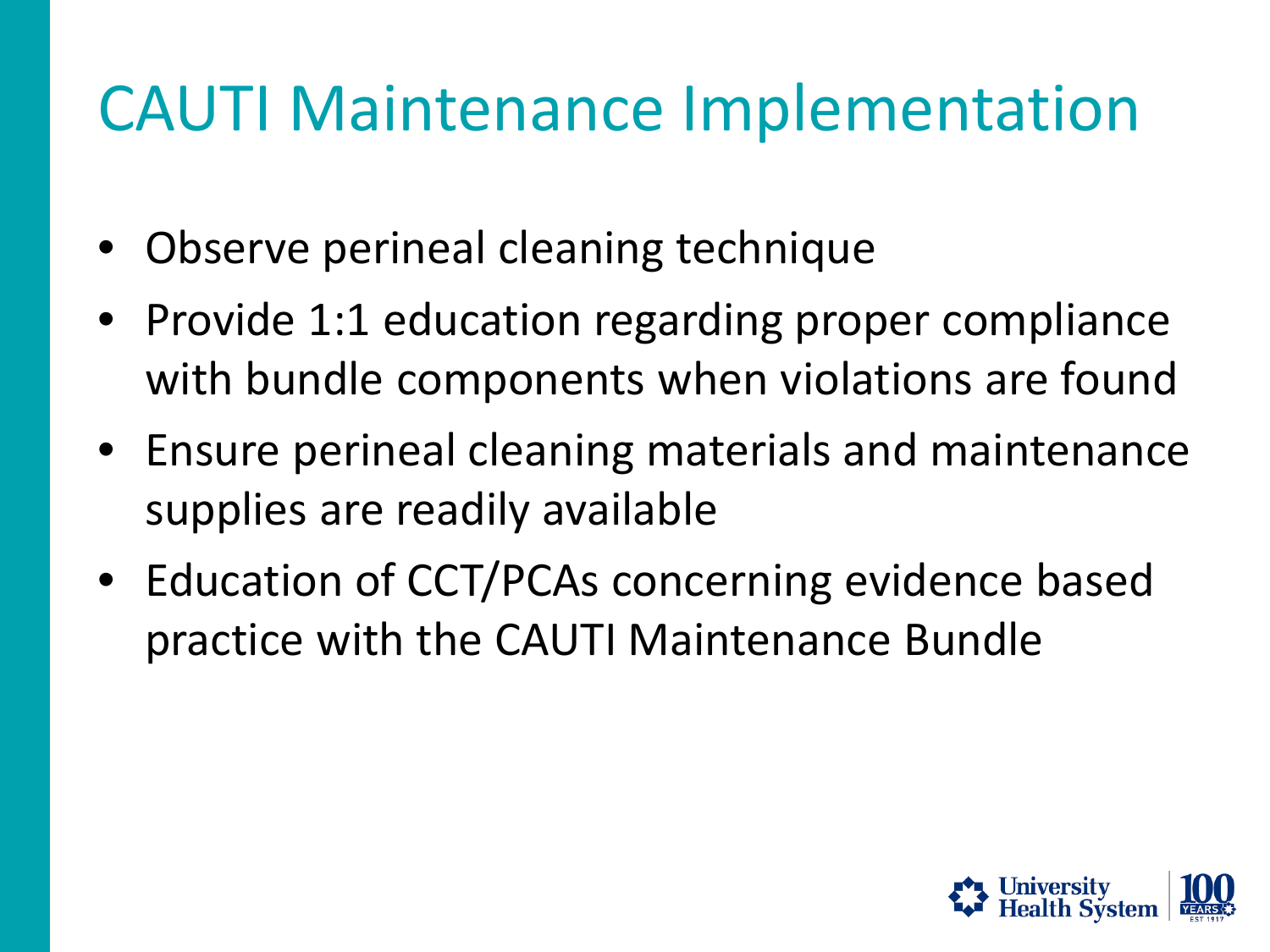#### GEMBA Board



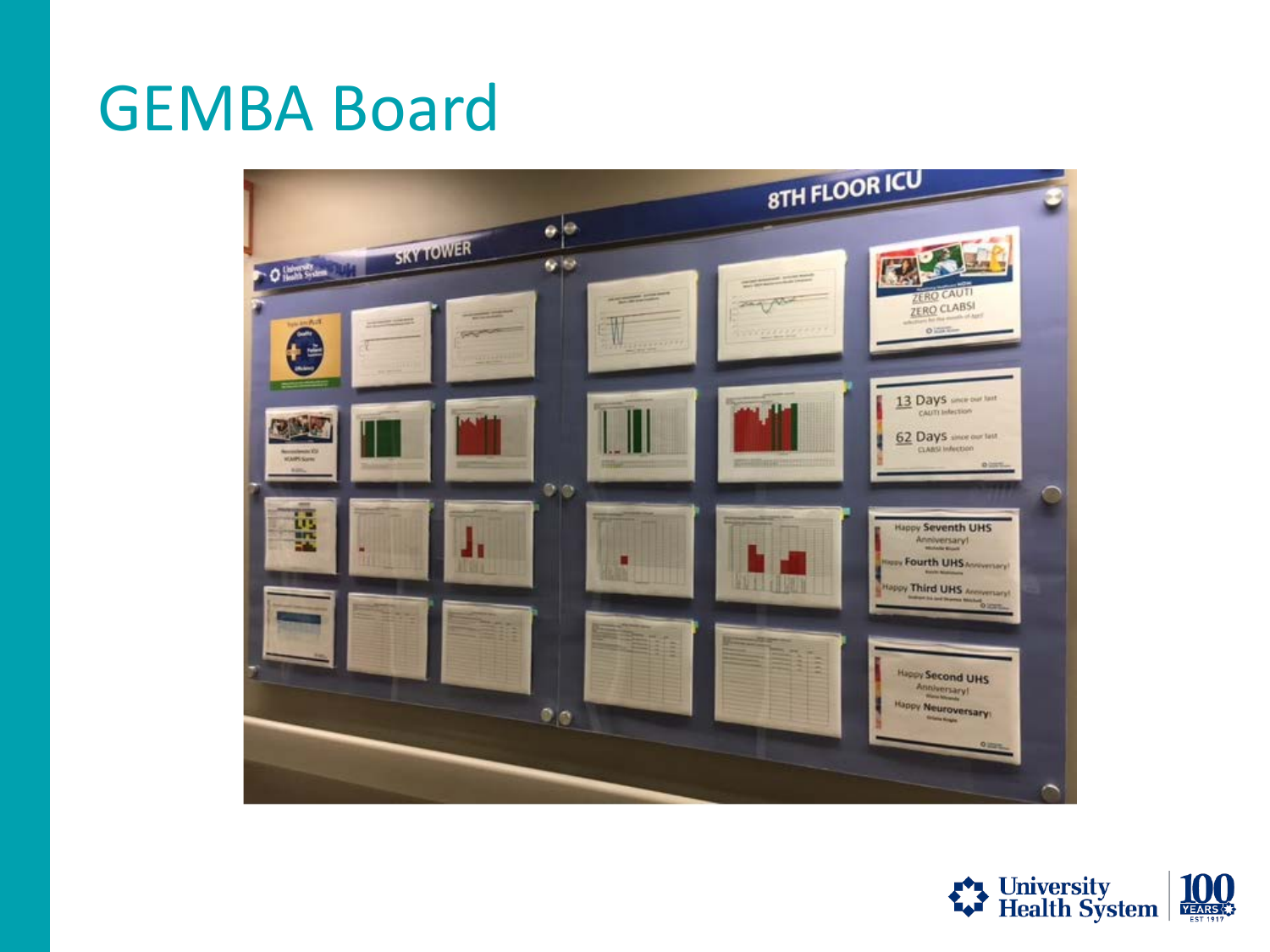#### How did we do?



2017 CAUTI Compliance Data

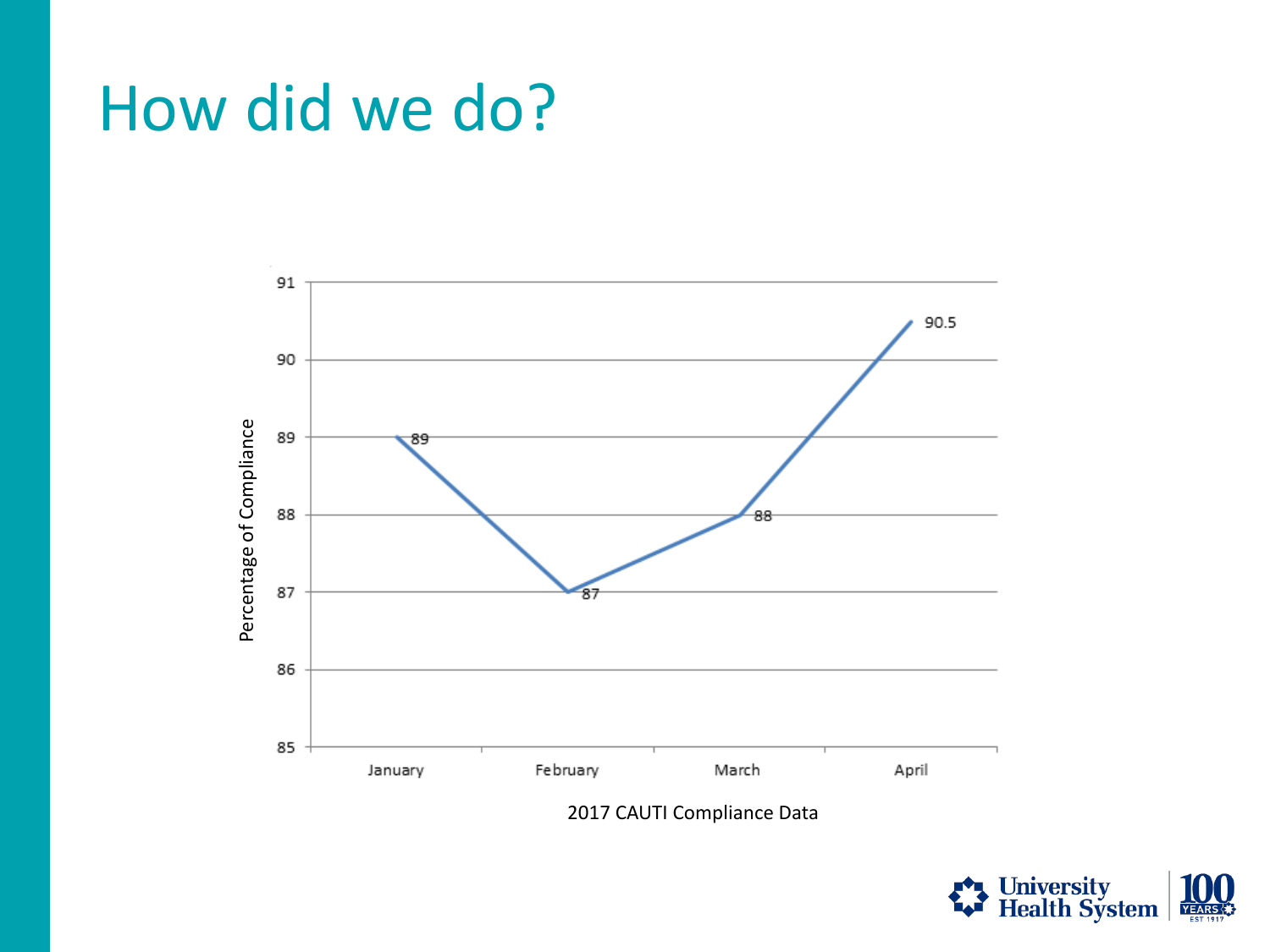

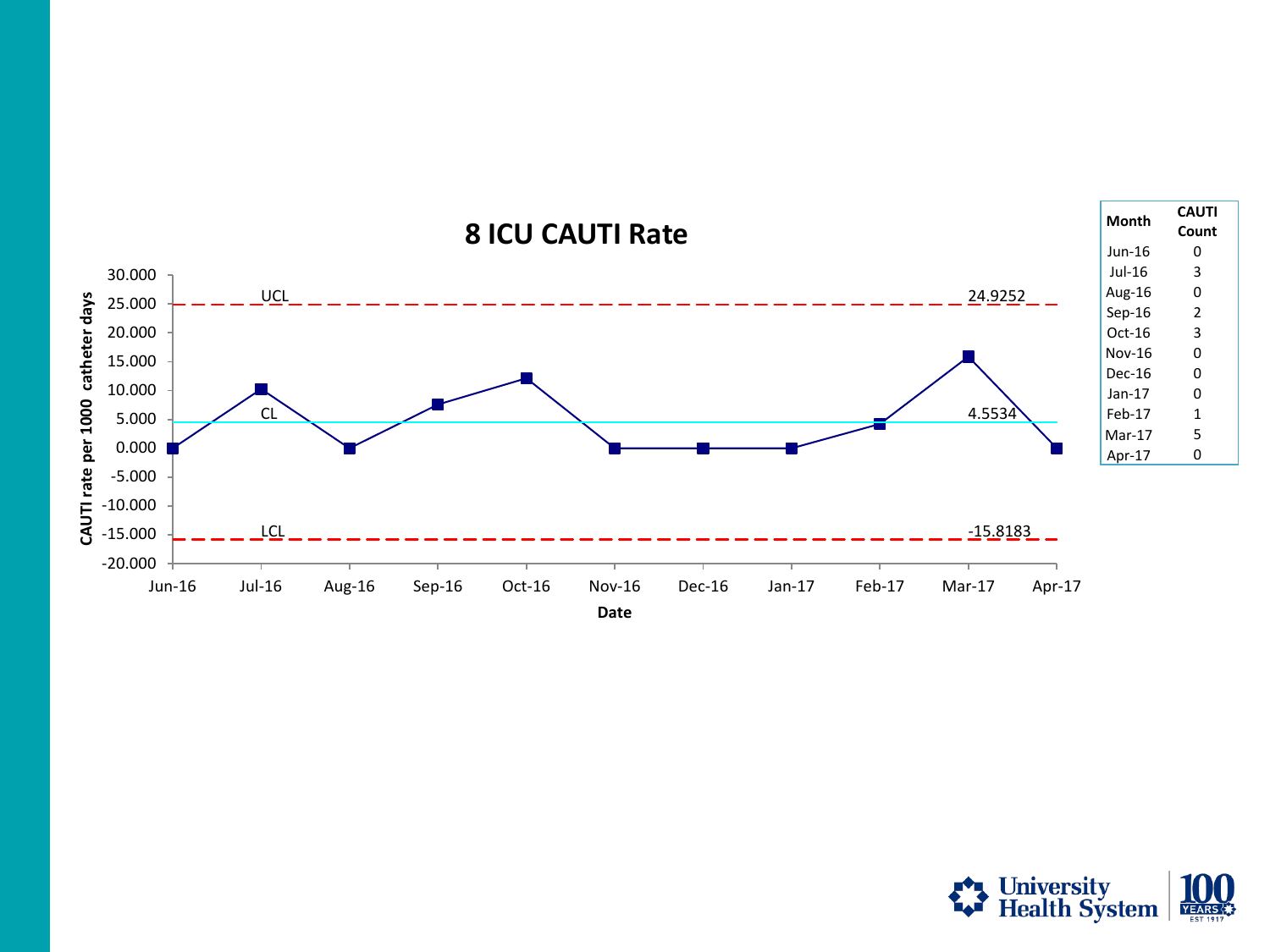#### Return on Investment

- During our 11 month intervention time period:
	- Avoided 5 CAUTIs resulting in approximately \$4000 savings
		- $\bullet$  (5 CAUTIs)(\$758) = \$3790
	- Reduced length of stay by 10-20 hospital days
		- $(5 CAUTIs)(2-4 days) = 10-20 hospital days$
- If we continue along the same trajectory, in 5 years
	- Prevent 27 CAUTIs resulting in approximately \$20,000 savings
	- Reduce length of stay by 54-108 hospital days
	- Improve public ratings on Hospital Compare and Leapfrog

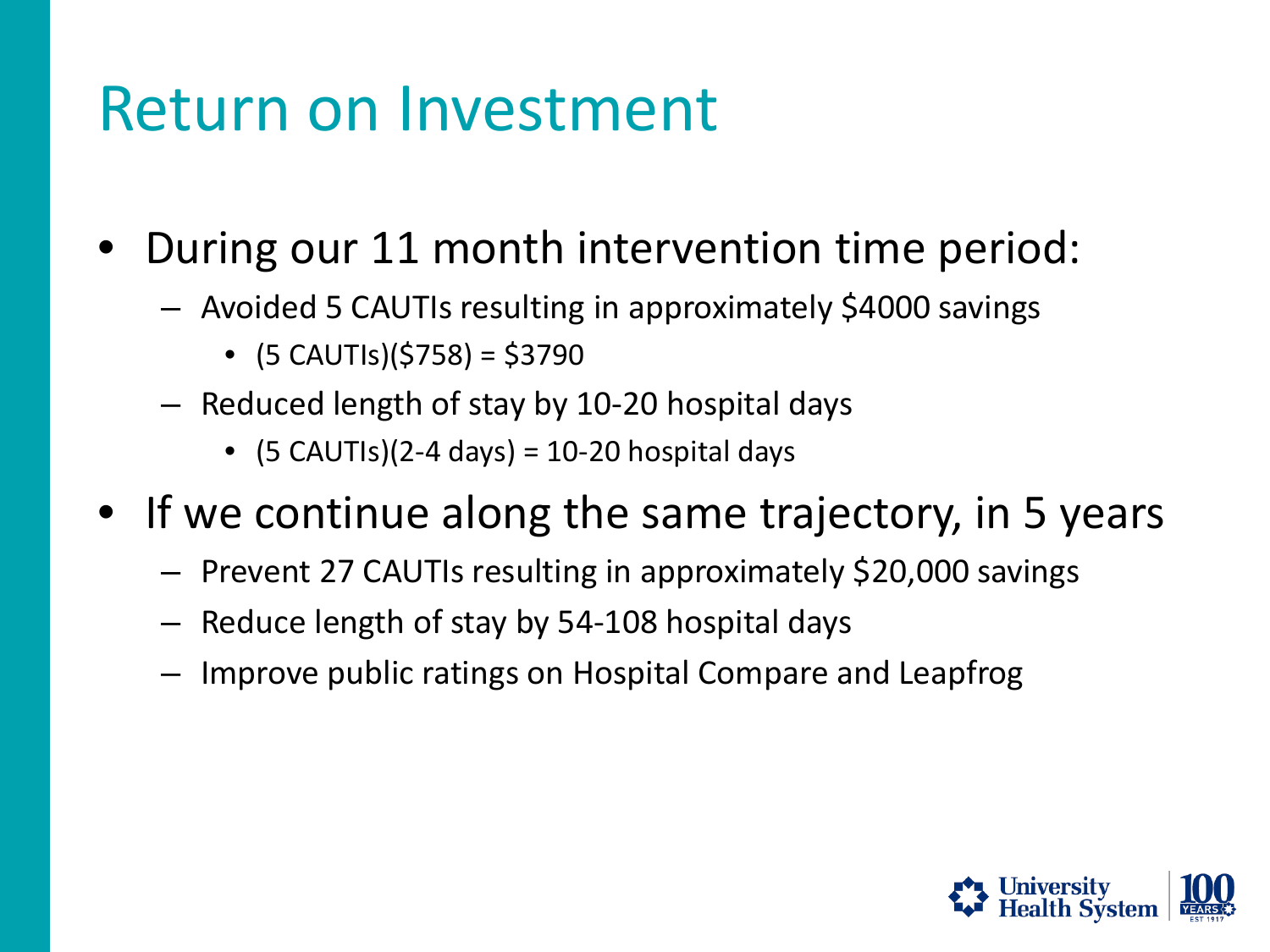## Where do we go from here?

- Standardize Perineal Care Guideline for practice implementation
- Continue partnership with Infection Control & Prevention to sustain efforts
- Continue to perform case analysis with CAUTIs and search for common contributing factors
- Establish CAUTI Committee in 8 ICU
- Remain diligent with the education of nursing staff regarding urinary catheter maintenance